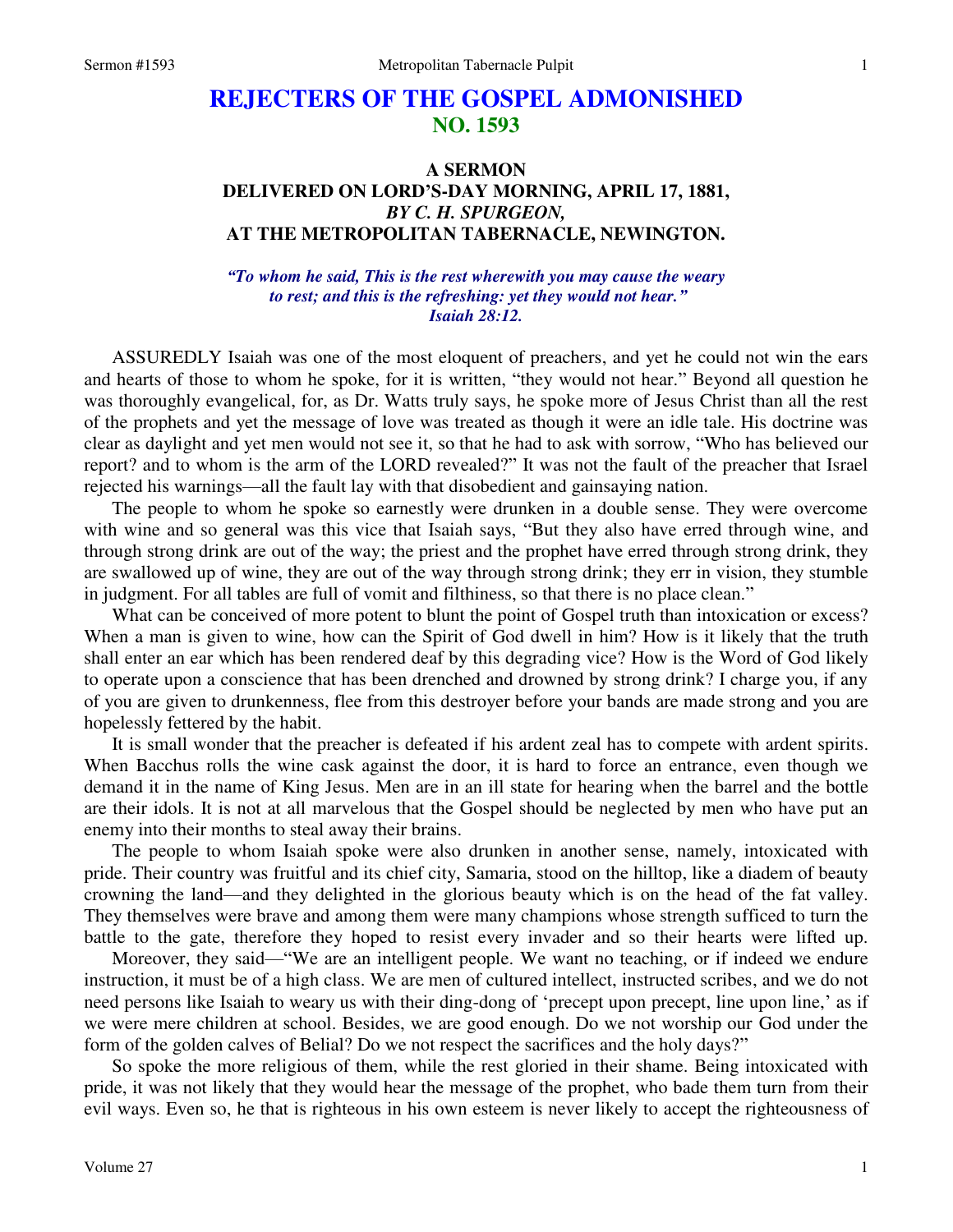Christ. He who boasts that he can see, will never ask to have his eyes opened. He who claims that he was born free and was never in bondage unto any man is not likely to accept the liberty of Christ.

 Pride is the devil's dragnet in which he takes more fishes than in any other except procrastination. The destruction of those who are proud is certain—for who can help the man that refuses to be helped, and where is the likelihood that there shall be either repentance for his sin or faith in Christ in the man who does not know that he has sinned, and who believes that if he has done so, he can easily wipe away the stain?

 The two forms of drunkenness are equally destructive and I beg to call your attention to this fact. Whether body or soul be intoxicated, mischief will surely come of it. Many are pleased if I speak against drunkenness of the body, and I feel bound to speak as earnestly as I possibly can, for it is a monster evil. But I beseech you who are sober, and perhaps total abstainers, to dread the other intoxication—for if any one of us should be intoxicated with pride on account of our own sobriety, it will be ruinous to our souls. What if we are temperate and self-denying, there is nothing in this whereof to glory—we ought to be greatly ashamed of ourselves if we were not so. Let us not get drunk with pride because we are not drunkards, for if we are so vain and foolish, we shall as certainly perish by pride as we should have done by drink.

 I am indeed rejoiced when a man gives up his cups, but I am far happier when at the same time he renounces his self-confidence, for, if not, he may still remain so besotted as to refuse the Gospel and perish by his own willful rejection of mercy. May the Holy Spirit deliver us all from such a sad condition. I confess I feel encouraged this morning by Isaiah's want of success. When he says, "They would not hear," I comfort myself concerning those who pay no heed to my exhortations—perhaps it is no more my fault than it was Isaiah's. At any rate, if Isaiah still went on speaking even when he cried, "Who has believed our report?" much more may I, who am so much inferior to him, be willing to persevere in telling out my Master's message as long as my tongue will move.

 Peradventure God may grant repentance to the obstinate, and ears may yet be unstopped and hearts may yet be softened. Therefore, let us try again and once more publish the glad tidings of peace. If the blessed Spirit be with us, we shall not give the Gospel call in vain, but men will fly to Jesus as doves to their windows.

 First, I wish to speak this morning upon *the excellence of the Gospel*. Secondly, upon *the objections taken to it*. And thirdly, upon *the divine requital of these objections*.

**I.** Let us consider THE EXCELLENCE OF THE GOSPEL as it is set forth in the passage before us. This Scripture does not allude to the Gospel primarily, but to the message which Isaiah had to deliver, which was in part the command of the law and in part the promise of grace. But the same rule holds good of all the words of the Lord and indeed any excellence which was found in the prophet's message is found yet more abundantly in the fuller testimony of the Gospel in Christ Jesus.

 Using the passage for ourselves and referring it to the Gospel ministry in this day, the excellence of that Gospel lies, first, in its object. It is excellent in its design, for *it is a revelation of rest*. We, as Christ's ambassadors, are sent to proclaim to you that which shall give you ease, peace, quiet, rest. It is true we have to begin with certain truths that disturb and distress, but our object is to dig out the foundation into which may be laid the stones of restfulness. The message of the Gospel which fell from the mouth of its own author is this—"Come unto me, all you that labor and are heavy laden, and I will give you rest." Over Bethlehem the angels sang, "Peace on earth, good will toward men." The object of the Gospel is not to make men anxious, but to calm their anxieties, not to fill them with endless controversy, but to lead them into all truth.

 The Gospel gives rest of conscience by the complete forgiveness of sin through the atoning blood of Christ, rest of heart by supplying an object for the affections worthy of their love, and rest of intellect by teaching it certainties which can be accepted without question. Our message does not consist of things guessed at by wit, nor evolved out of man's inner consciousness by study, nor developed by argument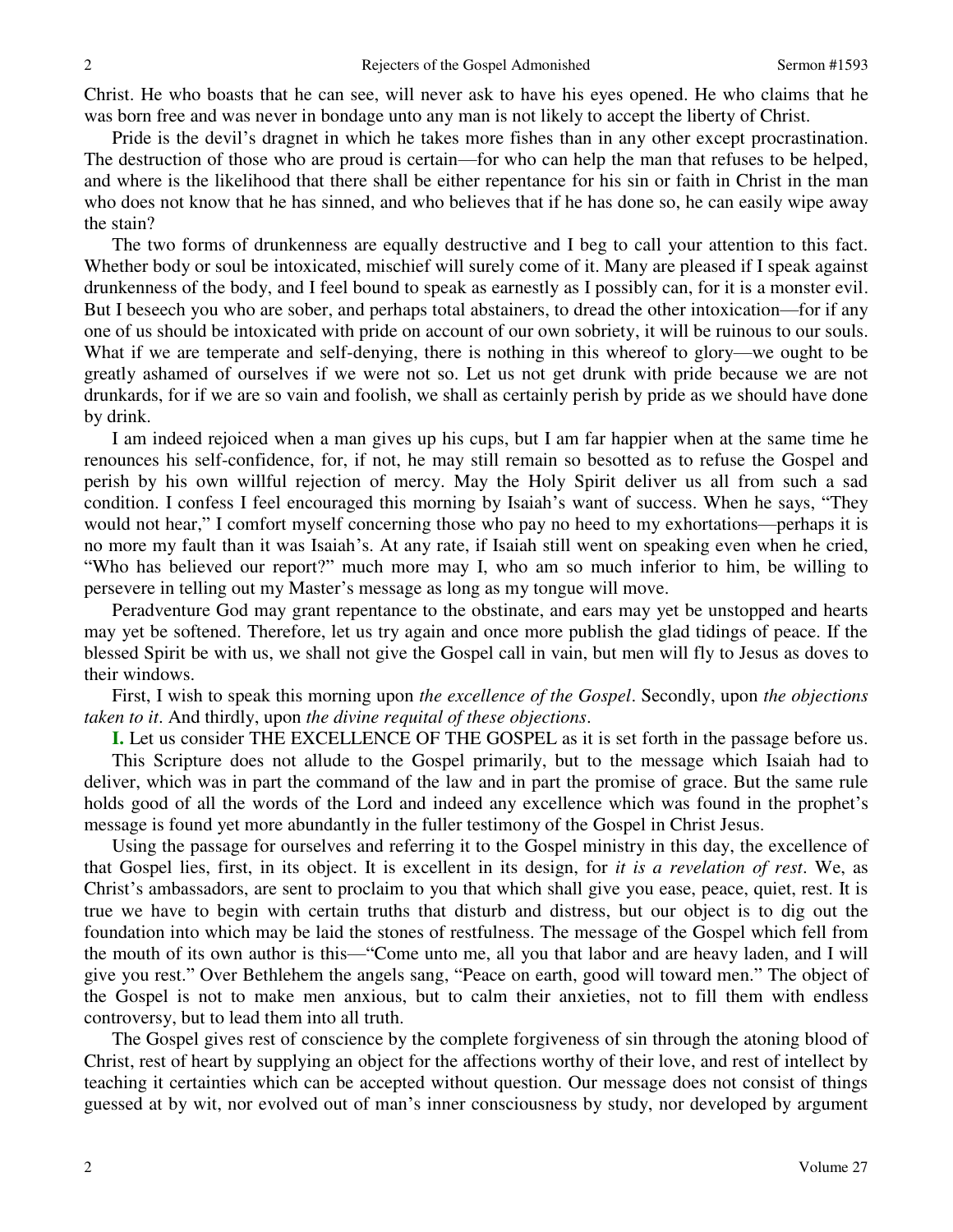through human reason, but it treats of revealed certainties, absolutely and infallibly true, upon which the understanding may rest itself as thoroughly as a building rests upon a foundation of rock.

 The Word of the Lord comes to give believing men rest about the present by telling them that God orders all things for their good. And as for the future, it brightens all coming time and eternity with promises. It rolls away the stone from the door of the sepulcher, annihilates destruction, and reveals resurrection, immortality, and eternal life through Jesus Christ, the Savior. The man who will hear the Gospel message, and receive it into his soul, shall know the peace of God, which passes all understanding, which shall keep his heart and mind by Jesus Christ. The believer of this Gospel shall not make haste by reason of affright. He shall not be ashamed nor confounded world without end. It is true that after being a believer he may at times be disturbed in mind, yet this shall not be the result of the Gospel, but of that in him which the Gospel promises to remove.

 He shall have rest in Christ, even "quietness and assurance forever." It is written, "for this man shall be the peace." "Being justified by faith we have peace with God through Jesus Christ our Lord." This message, which Isaiah had to deliver, saying, "This is the rest and this is the refreshing," is the glad tidings which we are taught to deliver in still plainer words, saying to you that in Christ Jesus, in the atoning sacrifice, in the great plan of grace through the Mediator, there is rest for the weary, sweet rest for burdened souls, rest for you if you come and cast yourself at the feet of the blessed Savior. Our authorized message from the Lord God is a revelation of rest. The Lord has promised to obedient minds that they shall dwell in quiet resting places.

More than that, *it is the cause of rest*—"This is the rest wherewith you may *cause* the weary to rest." The Gospel of our salvation is not only a command to rest, but it brings the gift of rest within itself. Our Lord says, "Come unto me, all you that labor and are heavy laden, and *I will give you* rest. Take my yoke upon you and learn of me, for I am meek and lowly in heart, and *you shall find* rest unto your souls." Let the Gospel be admitted into the heart and it will create a profound calm, hushing all the tumult and strife of conscience, removing all apprehensions of divine wrath, stilling all rebellion against the supreme will, and so working in the spirit, by the energy of the Holy Ghost a deep and blessed peace. Oh that we may know and possess this peace of God. The Gospel, then, is a message which speaks of peace and also creates peace. He who sends it is "the Lord and giver of peace" and His effectual power goes with the message where it is faithfully delivered and honestly accepted, creating peace within the secret chambers of the soul.

*This rest is especially meant for the weary*. "This is the rest wherewith you may cause the weary to rest." If you have been trying to find peace for years and cannot find it, here is the goodly pearl you have been seeking after. If you have been laboring and toiling to keep the law and have failed, here is more than the righteousness that your conscience has been craving. In Jesus crucified you will find all things, for "He is made of God unto us wisdom, righteousness, sanctification, and redemption!"

 Oh you that are weary with the round of worldly pleasure, satiated, nauseated with the vanities and delusions of the carnal mind, come hither and find true joy. O you that are worn with ambition, fretted with disappointment, embittered by the faithlessness of those you trusted in, come and confide in Jesus and be at rest. Weary, weary, weary ones—here is the rest, here is the refreshing. Jesus expressly puts it, "Come unto me, all you that labor and are heavy laden, and I will give you rest."

 If your backs are breaking, if your hearts are breaking, if your eyes are failing through weary watching and waiting, come to the Savior just as you are, for He will be your rest. Despondent and despairing, condemned, and in your own conscience, cast out to the gates of hell—yet look to Jesus and rest shall be yours. You cannot be too far gone for the Mighty Redeemer. You cannot be too lost for the Savior to find, too black for His blood to cleanse, too dead for the Spirit to quicken. This is the rest with which He makes the weary to rest. Oh, it is a blessed, blessed message that God has sent to the sons of men. How is it that they refuse it?

 In addition to bringing us rest, *the message of mercy points us to a refreshing*—"This is the rest wherewith you may cause the weary to rest; and this is the refreshing." If the rested one should grow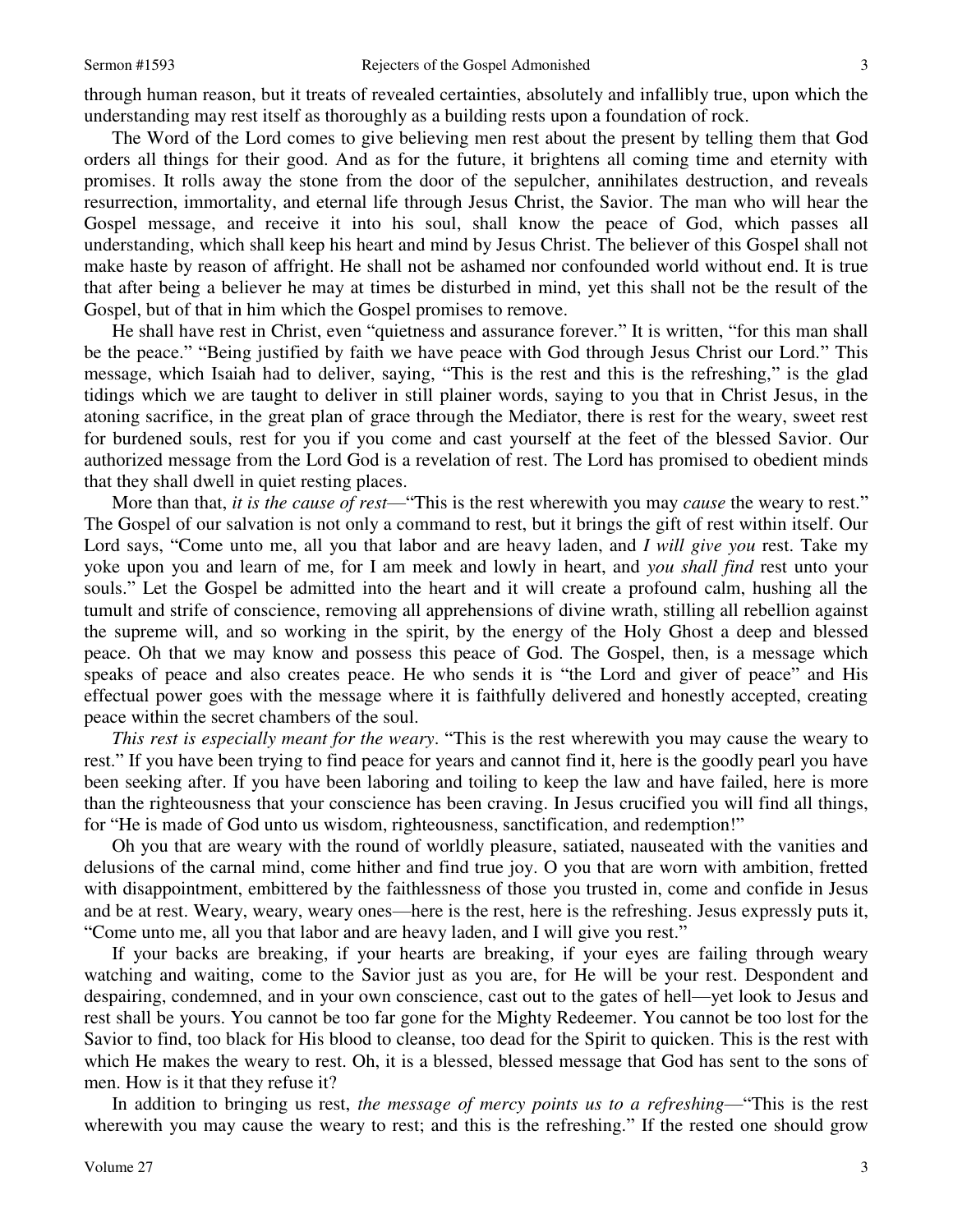weary again, the Good Shepherd will give him refreshing. If he wanders, the Lord will restore him. If he grows faint, He will revive him. Yea, He has begun His gracious work of renewing and He will continue it by renewing the heart from day to day, blending the will with His own, and making the whole man more and more to rejoice in Him.

 I know there are some of God's people here who are faint and thirsty. You are specially invited, as well as those who never came before, for if this is the rest for the weary, this also is the refreshing for the fainting, and if the sinner may come and find peace in Christ, much more may you, who though you have wandered from Him like lost sheep, have not forgotten His commandments. Come, you desponding ones, come back to Jesus, for this is the rest and this is the refreshing.

 Now note with peculiar joy that Isaiah did not come to these people to talk about rest in dubious terms and say, "There is no doubt a rest to be found somewhere in that goodness of God of which it is reasonable to conjecture." No, he puts his finger right down on the truth and he says, "*This* is the rest, and *this* is the refreshing." Even so we at this day, when we come to you with a message from God, come *with definite teaching*, laying our hand upon the slaughtered Lamb of God, we cry, "This is the rest and this is the refreshing."

 We speak of substitution, of Christ's dying in the sinner's stead, of a vicarious sacrifice, of Christ's being numbered with the transgressors, and of our sin laid upon our Surety and borne by Him, and put away from us by Him, so as never to be mentioned against us any more forever. And we proclaim in the name of God that whosoever believes in Christ Jesus has everlasting life—this is the rest and this is the refreshing.

 It was said of a certain preacher of the modern school that he taught that our Lord Jesus Christ did something or other which in some way or other was connected with the pardon of sin—this is the preaching of a great number of our intellectual divines. But we have not so learned Christ, neither is this the doctrine by which we have obtained rest to our souls. God has revealed fixed and positive truths, and it is ours to state them clearly and without hesitation. Our cry is, "This is a faithful saying and worthy of all acceptation, that Christ Jesus came into the world to save sinners"—this is the rest and this is the refreshing." Something definite, something positive Isaiah had to preach to the people, and yet they would not hear. Perhaps if he had prophesied conjectures and dreams, they would have listened.

*Nor did he preach a rest of a selfish character*. They say we teach men to get peace and rest for themselves and make themselves comfortable, whatever becomes of others. How these men lie in their throats—they know better and they forge these falsehoods, because their heart is false. Are we not always bidding men look out from themselves and love others even as Christ has loved them? Our words and acts for the good of others prove that we do not delight in selfishness. We abhor the idea that personal safety is the consummation of a religious man's desires, for we believe that the life of grace is the death of selfishness. This is one of the glories of the Gospel, that "this is the rest wherewith you may cause the weary to rest."

 Get rest yourself and you will soon cause other weary minds to rest. As soon as you have learned the divine secret, it will become in your hands a blessed charm with which you, too, by God's grace may become givers of rest. With this lamp you may enlighten all that are in the dark, as God shall help you. That secret something which your own heart possesses shall enable you to communicate good cheer to many a weary heart and hope to many a desponding mind. "This is the rest wherewith you shall cause the weary to rest, and this is the refreshing." But this is true of the Gospel and of that only. If you get away from Jesus Christ, and His atonement, and God's great plan of grace, you can cause no rest to others, yea, there is none for yourselves. This, then, is the excellency of the Gospel, that it propounds to men a blessed rest.

The other excellency of the Gospel, of which I shall speak at this time, lies in its *manner*.

 First, I count it a great excellency of the Gospel that it *comes with authority*. Read the ninth verse. Even the cavilers acknowledged its authority, for they called the prophet's message, "knowledge" and "doctrine." The Gospel does not pretend to be a speculative scheme or a theory of philosophy which will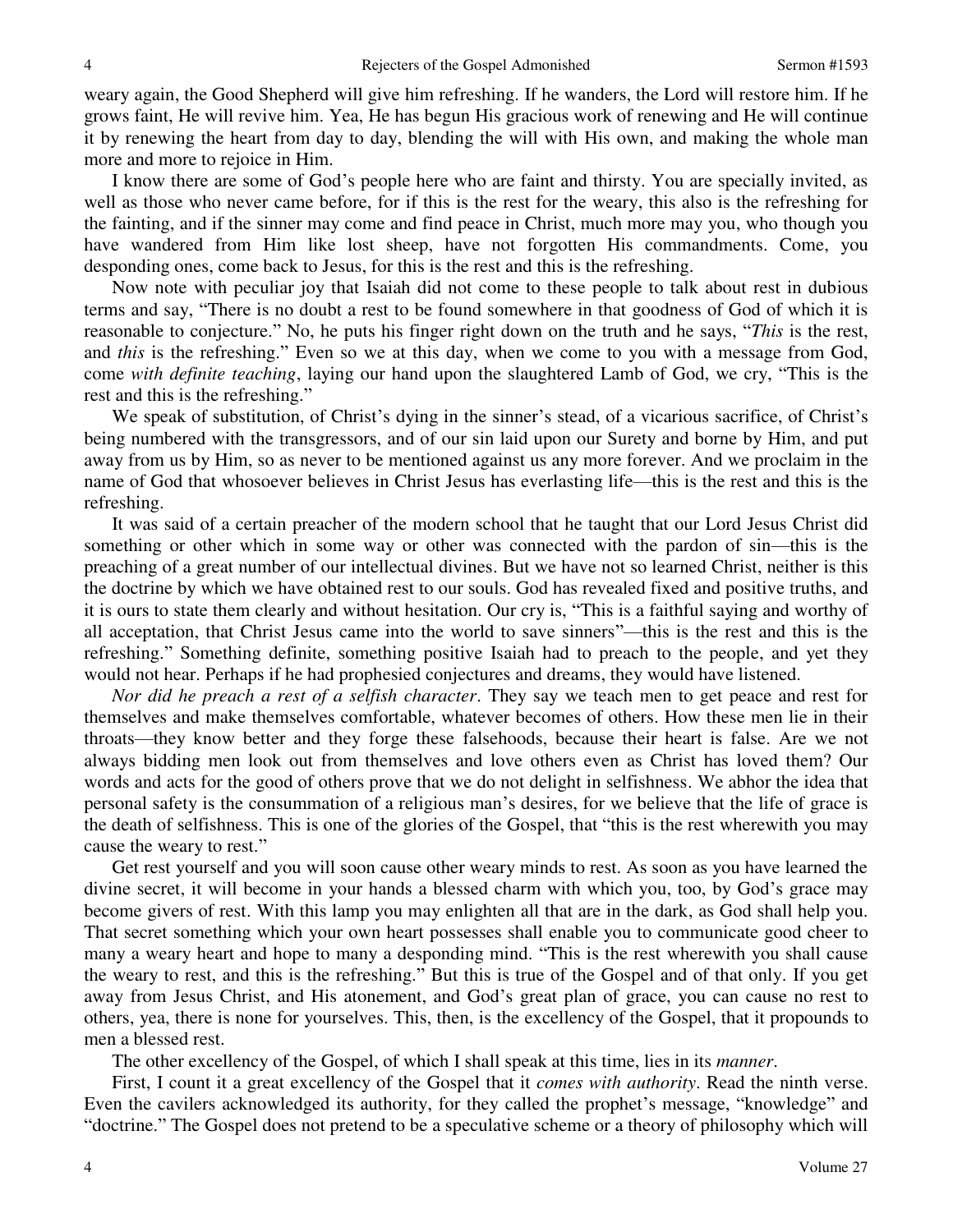suit the nineteenth century, but will be exploded in the twentieth. No, we speak what we do know, not what we dream nor imagine, but what we know.

 If, my brethren, the Gospel of Jesus Christ be not a fact, I dare not ask you to believe it, but if it be a fact it is not my "opinion," not "my views," as men are always saying—it is the great fact of time and of eternity which is and must be true forever. Christ stood in the stead of men and has become God's salvation for the sons of men—this is the witness of God. We do not make guesses, we utter knowledge. The word, which is in this place translated "doctrine" is in the Hebrew "message," and it is the same which is used in the passage, "Who has believed our *report*?" which should better run, "Who has believed our *message*?"

 The Gospel comes to men as a message from God and he that speaks it aright does not speak it as a thinker uttering his own thoughts—but he utters what he has learned and acts as God's tongue repeating what he finds in God's Word by the power of God's Spirit. The Gospel that I have thought out may not be half as good as one which you have thought out, and your cogitation and mine, and all the rest of the produce of thinkers put together, may only be fit to make a fire and a smoke in the garden with the rest of the weeds. But if we receive and accept a message direct from God, then this is its main excellence. I pray you delight in the Gospel because it comes from God to us and tells us unmixed truth with absolute certainty. If we believe it, we shall be saved and he that believes not well deserves the damnation which is pronounced against him. There is no hope nor help for it—this is the inevitable alternative—believe the Gospel and live, refuse it and be destroyed.

 Another excellence of the Gospel as to its manner was that *it was delivered with great simplicity*. Isaiah came with it, "Precept upon precept, line upon line, here a little and there a little." It is the glory of the Gospel that it is so plain. If it were so mysterious that nobody could understand it but doctors of divinity—I do not know how many there may be here this morning, I do not suppose above a dozen or so—what a sorry case the rest of us would be in. If it were so profound that we must take a degree at a university before we could comprehend it, what a miserable Gospel it would be for mocking the world with. But it is divinely sublime in its simplicity and hence the common people hear it gladly.

 As the verse seems to imply, it is fitted for those who are weaned from the breast, those who are little more than babes may yet drink this unadulterated milk of the Word. Many a little child has comprehended the salvation of Jesus Christ sufficiently to rejoice in it, and there are those in heaven not much above two or three years of age, who, ere they went there, bore good witness for Christ to those who loved them and marveled at their words. Out of the mouths of babes and sucklings has God ordained strength. Christianity has been called the religion of children and its founder said that none could receive it except as a little child.

 I bless God for a simple Gospel, for it suits me, and thousands of others whose minds cannot boast of greatness or genius. It equally suits men of intellect and it is only quarreled with by pretenders. The man who lacks breadth of mind and depth of thought is the man to cavil at the wisdom of God. An affected creature who is little above an idiot will brush his hair backwards, put on his spectacles, wrinkle his brows, and amend the infallible Word, but a man who really has a capacious mind is usually childlike and like Sir Isaac Newton, is glad to sit at Jesus' feet. Great minds love the simple Gospel of God, for they find rest in it from all the worry and the weariness of questions and of doubts.

 It is an excellent thing that the Gospel is *taught us by degrees*. It is not forced home upon men's minds all at once, but it comes thus, "Precept upon precept, line upon line, here a little and there a little." God does not flash the everlasting daylight on weak eyes in one blaze of glory, but there is at first a dim dawn and the soft incoming of a tender light for tender eyes, and so by degrees we see.

*The Gospel is repeated*—if we do not see it at once, it comes again to us, for it is "precept upon precept, line upon line, here a little and there a little." From morning to morning, from Sunday to Sunday, by book after book, by text after text, by spiritual impression after spiritual impression, the divine gentleness makes us wise unto salvation. This is a grand excellence of the Gospel method.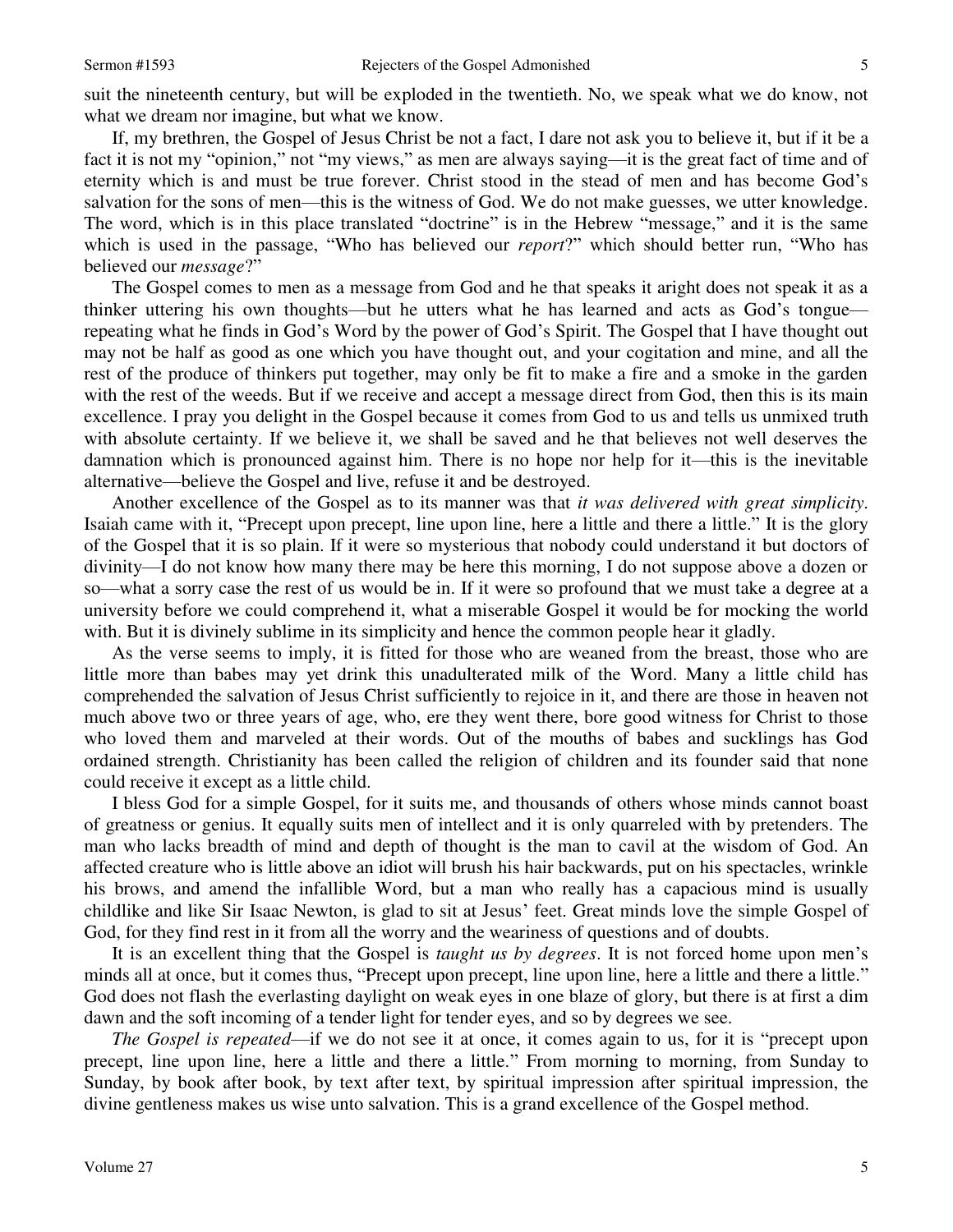It is brought down to us and *brought home to us in ways suitable to our capacity*. It is told to us, as it were, with stammering lips (see verse 11), just as mothers teach their little children in a language all their own. I should not like to speak from the pulpit as mothers talk to their babies, yet they use the best language for the baby, the very words for a little child to understand. Even so, in much of the Bible, especially in the Old Testament, we see how God condescends to lay aside His own speech and talk the language of men.

 I know not with what language the Father converses with His Son, but to us He speaks after our own fashion. "As the heavens are high above the earth, so are his thoughts above our thoughts," but He bows to us and tells us His mind in types and ordinances, which are a sort of child language fitted for our capacity. In the Gospel of John, what child language, what depth! What love! If you, my hearer, do not understand the Word of God, it is not because He does not put the word plainly, but because of the blindness of your hearts and the besotted condition of your spirit. Take heed that you are not drunken with the wine of pride, but be willing to learn, for God Himself has not darkened counsel by mysterious words, but He has put His mind before you as plainly as the sun in the heavens. "Precept upon precept, line upon line, here a little and there a little."

**II.** Alas, my time is nearly gone and I need much more space in which to do justice to my subject. I have now, in the second place, to notice THE OBJECTIONS WHICH ARE TAKEN TO THE GOSPEL.

 First, let me say that they are most *wanton*. For men to object to the Gospel is a piece of wanton foolishness, because they object to that which promises them rest. Above all the things in the world, this is what our troubled spirits need—rest is our heart's craving—and the Gospel comes and says, "I will give you rest." And do men reject that blessing? This is lamentable indeed!

What, were you ill and did you insult the only physician that could cure you? Why were you so foolish? What, were you in debt and did you actually refuse help from a generous friend who would have given you all you wanted? "No," say you, "we are not so foolish." But oh, the intense folly, the desperate insanity of men that when the Gospel sets rest before them, they will not hear it, but turn upon their heel. There is no system of doctrine under heaven that can give quiet to the conscience of men, quiet that is worth having, except the Gospel. And there are thousands of us who bear witness that we live in the daily enjoyment of peace through believing in Jesus, and yet our honest report is not believed, nay, they will not hear the truth.

 Now, if God came demanding something of you, I could understand your refusing. I have heard of a poor woman who locked her door, and when she heard a rap did not answer it, behaving as though she was not at home. Her minister saw her a day or two after he had called and he said, "I called to see you the other day. I wanted to give you help, for I knew that you were very poor. But no one answered to my knocking." "Oh," she said, "I am very sorry, but I thought it was the landlord calling for the rent." She shut out her benefactor through mistaking him for her creditor. The Lord is not calling in the Gospel for that which is due to Him, nor asking anything of you, but He approaches you with perfect rest in His hand, the very thing you want, and yet you shut the door of your heart against Him. O do not so. Be wise and play not the fool any longer. May God help you to be wise for your own eternal good. Admit your God with all His heavenly gifts.

 Next, objections against the Gospel are *willful*, even as it is here said, "This is the refreshing, yet they would not hear." When men say that they cannot believe the Gospel, ask them whether they will patiently hear it in all its simplicity. No, they say, they do not want to hear it. The Gospel is so difficult to believe, so they say. Will they come and hear it preached in its fullness? Will they read the Gospels for themselves carefully? Oh, no, they cannot take the time. Just so. But a man who does not want to be convinced, must not blame anybody if he remains in error. He that will not hear what the Gospel has to say need not wonder that objections swarm in his mind.

 The Gospel asks of men a fair hearing. The Lord says, "Incline your ear and come unto Me; hear and your soul shall live," for "faith comes by hearing, and hearing by the word of God." How sad that they will not even hear God's message of love. It is a willful objection to the Gospel, then, when men refuse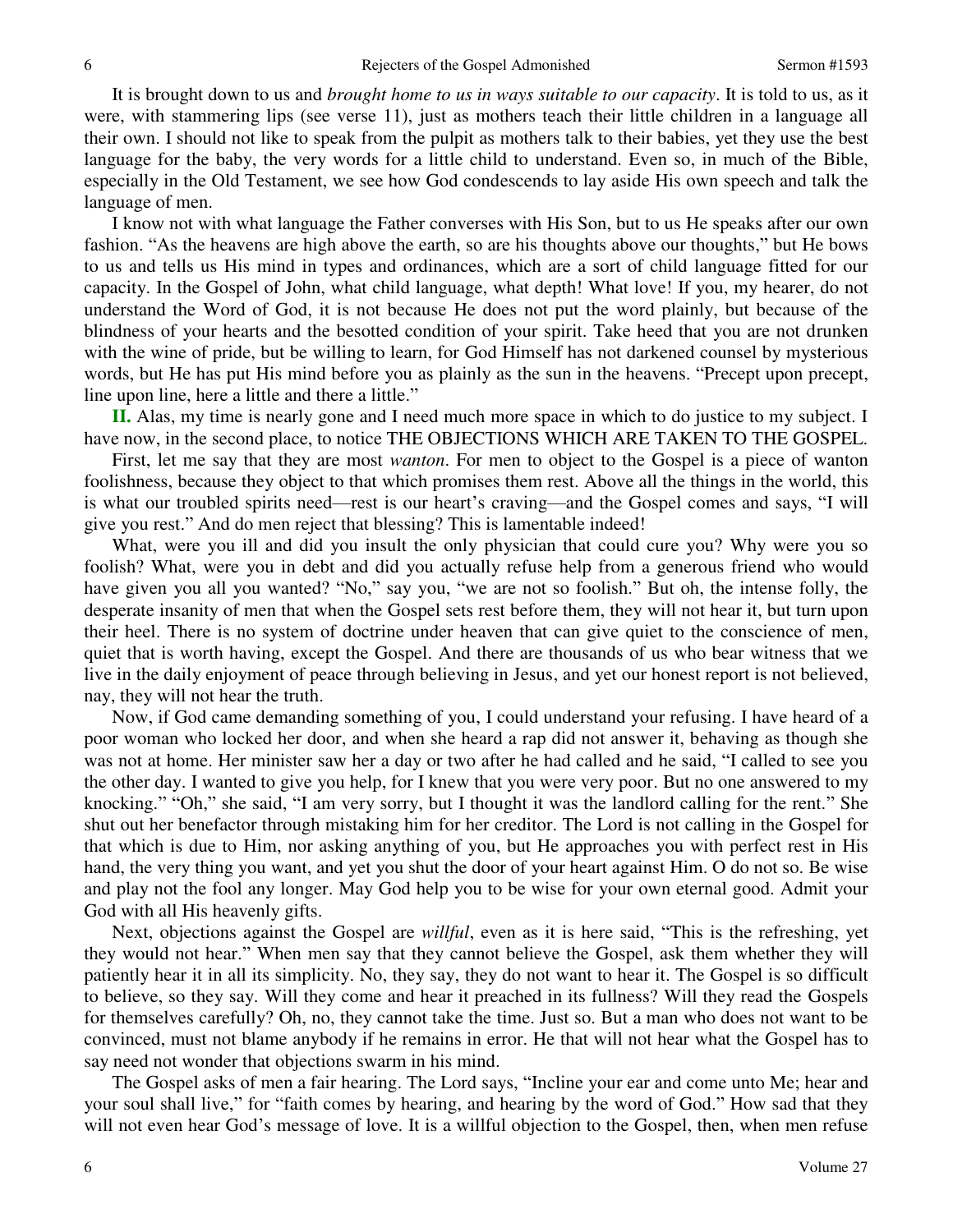even to hear what the Gospel has to say, or if they hear it with the outward ear, but will not give hearty attention to its truths.

 Such objections are *wicked*, because they are rebellion against God, and an insult to His truth and mercy. If this Gospel be of God, I am bound to receive it—I have no right to cavil at it, nor raise questions, philosophical or otherwise. It is mine to say, "Does God say this and that? Then it is true and I yield to it. Does the Lord thus set before me a way of salvation? I will run in it with delight."

 But these people raised objections that were *the outgrowth of their pride*. They objected to the simplicity of Isaiah's preaching. They said, "Who is he? You should not go to hear him—he talks to us as if we were children. Go hear the learned Rabbi over the way, who is refined and cultured. As for this man, he is not fit to teach any but those who are weaned from the milk and drawn from the breasts, for with him it is 'precept upon precept, line upon line, here a little and there a little.' He is so very homely that his sermons may suit for servant girls and old women, and so on, but they are not to be endured by intellectual people. Besides, it is the same thing over and over again. You may go when you like, he is always harping on the same string."

 They say this very savagely, too, for as old Trapp says, "The duller the brains, the sharper the teeth with which to rend the preacher." Have you not heard folks say in these days concerning a true Gospel preacher that he is always preaching about sovereign grace or the blood of Christ, or crying out, "Believe, believe and you shall be saved"? They sneer and say, "It is the old ditty over and over again." I am not a Hebrew scholar, but those who are tell us that the passage translated "precept upon precept, line upon line," was uttered in ridicule, and sounded like a ding dong rhyme with which they mocked Isaiah. You would smile if I read you the Hebrew according to the sound with which, in all probability, it was pronounced.

 They said, "This is the way Isaiah preaches—'I Tzav latzav, tzav latzav; kav lakav, kav lakav: zeeir sham, zeeir sham.'" The words were intended to caricature the preacher, though they do not suggest the idea when translated—"precept upon precept, precept upon precept, line upon line, line upon line" they do suggest it readily enough in the Hebrew.

 There are people now living who, when the Gospel is plainly and simply preached, exclaim, "We want progressive thought, we want \_\_\_\_\_"—they do not quite know what they want. They are something like the congregation who, when a certain Bishop of London was preaching to them, were utterly inattentive, whereupon the good man took up his Hebrew Bible and read them five or six verses in the Hebrew tongue, and at once they were all awake. Then he rebuked them by saying, "Verily, I perceive that when I preach you good doctrine you do not care about it, but when I read to you in a tongue which you do not comprehend, straightway you open your ears."

 An affectation of special refinement is supported by listening to talk which is incomprehensible. Too many wish for a map to heaven so mysteriously drawn that they may be excused from following it. Multitudes delight in prayers in the Latin tongue and others prefer them in no tongue at all, but intoned through the nose. Music and millinery, processions and pomposities are preferred by thousands because they prefer sensuous enjoyment to spiritual instruction. We know those who prefer the Gospel shrouded in a mist—they love to see the wisdom of man shut out the wisdom of God. This was the style of objection current in Isaiah's day and it is fashionable still.

 Did I hear someone remark—"Why you, yourself, preach nothing but faith, atonement, free grace, and so on. We want novelties and will go elsewhere for them."? So you may if you like—I shall not change my note while God preserves me.

**III.** The third point will be a warning to those who have no relish for the truth of God—let us consider THE DIVINE REQUITAL OF THESE OBJECTORS.

 The Lord threatens them, first, with *the loss of that which they despised*. He has sent them a message of rest and they will not have it, and therefore, in the twentieth verse, He warns them that they shall have no rest henceforth, "For the bed is shorter than that a man can stretch himself on it: and the covering narrower than that he can wrap himself in it." All those who willfully reject the Gospel, and take up with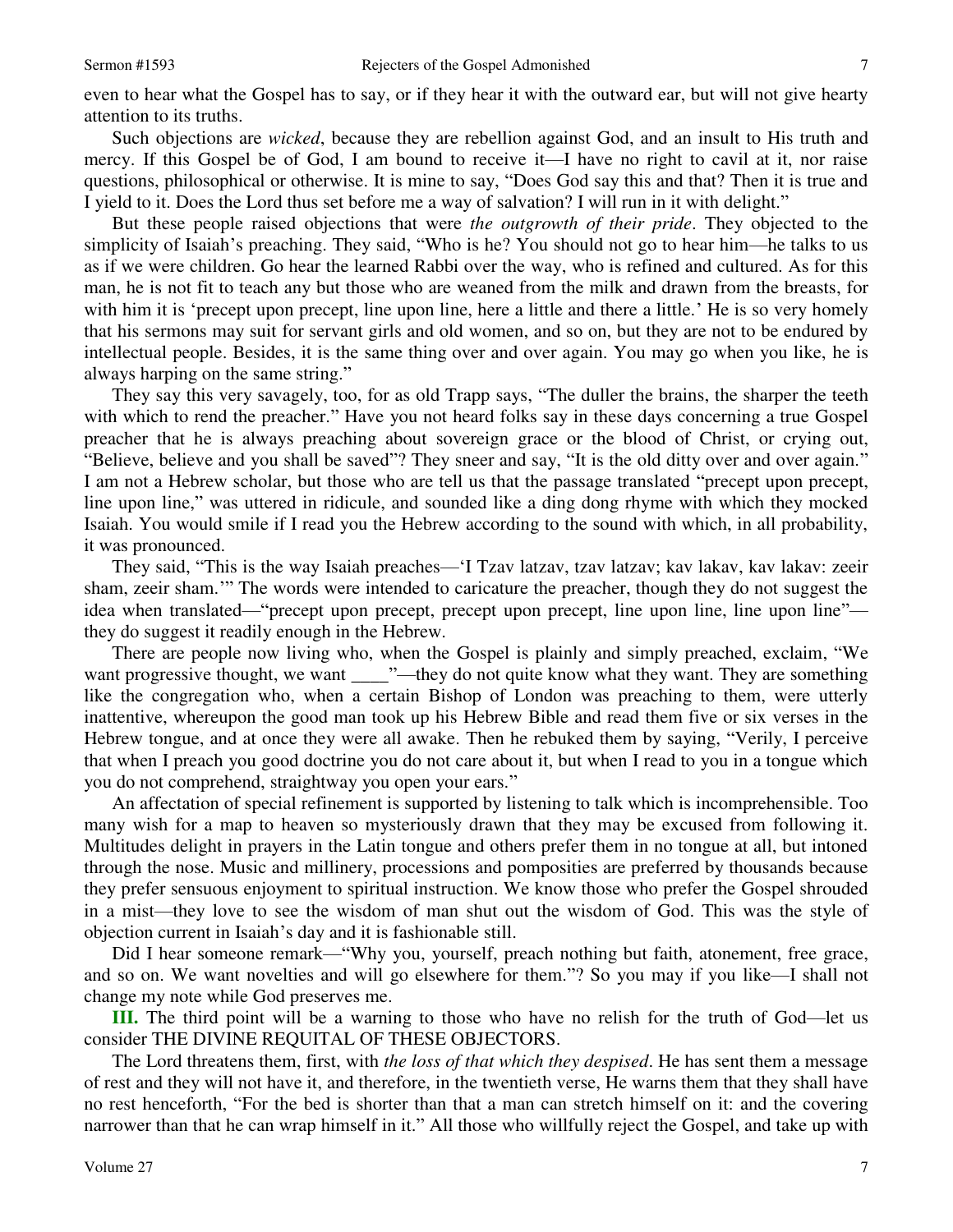philosophies and speculations, will be rewarded with inward discontent. Ask them, "Have you found rest?" "Oh, no," they say, "we are further off than ever." "But you hoped that if you listened to this philosophical doctrine you would then be happy." They reply, "Oh, no, we are still seeking."

 Ask the preachers of that kind of doctrine whether they themselves have found an anchorage and as a rule they will answer, "No, no, we are in pursuit of truth. We are hunting it, but we have not reached it yet." They are never likely to reach it, for they are on the wrong track. The Gospel was made to rest conscience, soul, heart, will, memory, hope, fear, yea, the entire man, but when men laugh at all fixity, how can they be rested? Dear friend, if you have not found rest, you have not yet grasped the entire Gospel and you have need to go back to the fundamental principle of faith in Jesus, for this is the rest and this is the refreshing.

 This is the condemnation of the unbeliever, that he shall never find a settlement, but like the wandering Jew shall roam forever. Leave the cross and you have left the hinge of all things and neglected the one sure cornerstone and fixed foundation, and henceforth you shall be as a rolling thing before the whirlwind. "There is no peace, says my God, to the wicked." "The wicked is like the troubled sea, when it cannot rest, whose waters cast up mire and dirt."

Furthermore the Lord threatens them that they shall be punished by *a gradual hardening of heart*. Read the thirteenth verse. They said that Isaiah's message was "precept upon precept, line upon line, here a little and there a little," and justice answers them, "Even so it shall be to you, a thing despised and ridiculed, so that you will go further away from it; you will fall backward and be broken, and snared and taken."

 See verse thirteen. A fall backward is the worst kind of fall. If a man falls forward, he may somewhat save himself and rise again. But if he falls backward, he falls with all his weight and is helpless. Those who stumble at Christ, the sure foundation stone, shall be broken. When opposers hope to retrieve their position, they find themselves snared by their habits, entangled in the net of the great fowler, and taken by the destroyer.

 This downward course is followed full often by those who begin caviling at a simple Gospel—they cavil more and more, and become its open enemies to their eternal ruin. If men will not have the Gospel of rest as the Lord has appointed it, He will not alter it to their tastes, but permit it to exercise its inevitable influence upon opposers by its being a savor of death unto death. If they dislike it today, they shall dislike it more tomorrow. If they refuse to feel its energy today, they shall refuse yet more obstinately as time rolls on, and its power shall not go forth to enlighten or impress or comfort their hearts.

 This is a terrible thing, and what is still worse, if worse it can be, this is to be followed by *a growing inability to understand*—"For with stammering lips and another tongue will he speak to this people." Since they would not hear plain speech, God will make simplicity itself to seem like stammering to them. Men that cannot endure simple language shall at last become unable to understand it.

 You know, my brethren, how large a body of mankind are at this day unable to understand the Savior. The Savior said, "This is my body" and straightway they conclude that a piece of bread is transformed into the flesh of Christ. The Savior commands believers to be baptized into His death and straightway they proclaim that the water of baptism regenerates children. They will not understand it, what is clear as the sun. They take our Lord's illustrations literally, and when He speaks literally they dream that He is using metaphor. If men will not understand, they shall not understand. A man may shut his eyes so long that he cannot open them. In India many devotees have held up their arms so long that they can never take them down again. Beware lest an utter imbecility of heart come upon those of you who refuse the Gospel.

 If you charge God's Word with being childish, you shall grow childish yourselves, as many great philosophers of our day have done. If you say that it is simple and refuse it because of its plainness, you will become simpletons yourselves. If you say it is beneath you, it will turn out that you will be beneath *it*, and it will grind you to powder.